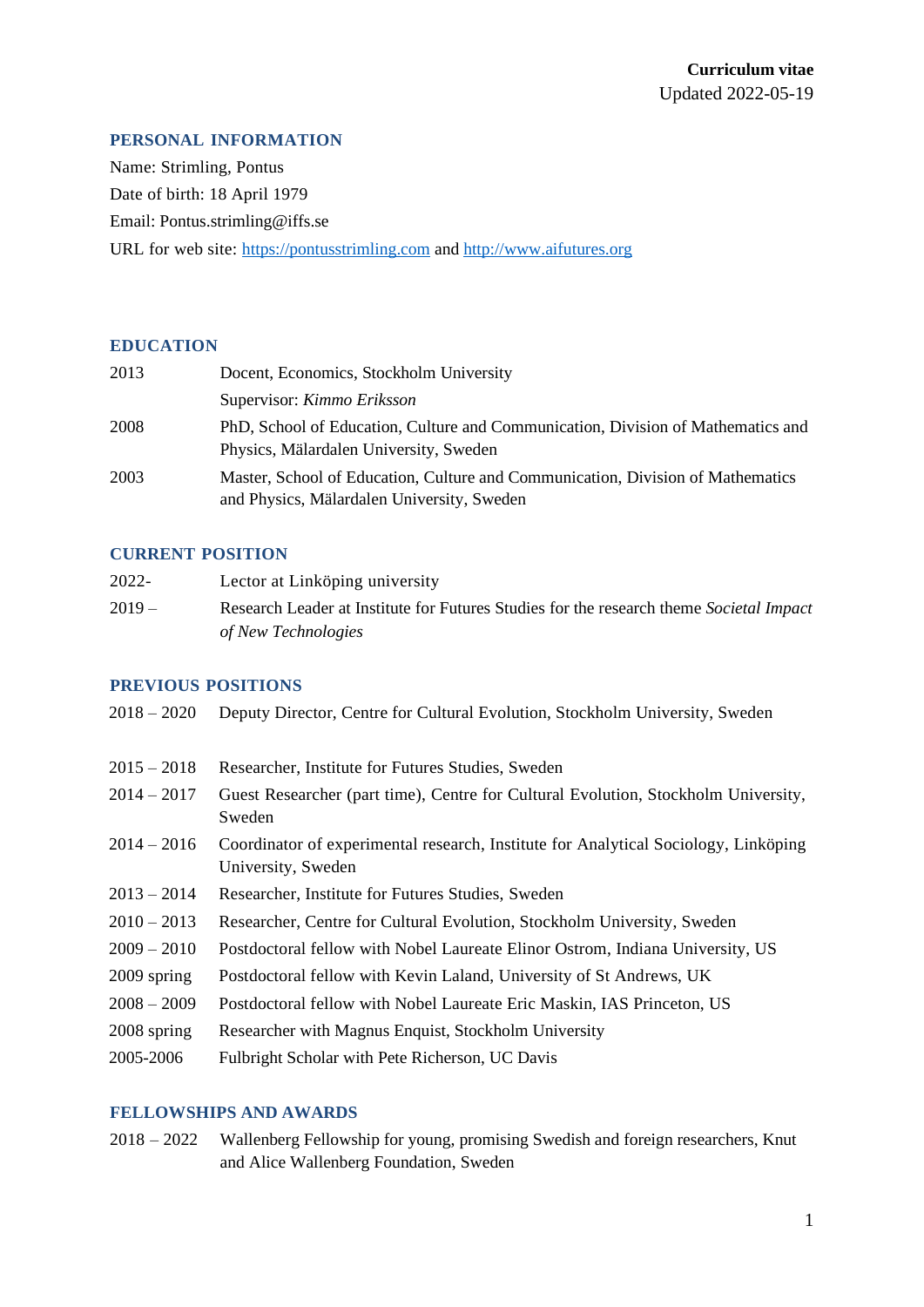- 2012 New investigator of the year, European Human Behaviour & Evolution Association, UK
- 2005 2006 Fulbright Scholarship, hosted by Pete Richerson, Department of Environmental Science and Policy, University of California Davis, US Country

# **SUPERVISION OF GRADUATE STUDENTS AND POSTDOCTORAL FELLOWS**

2015 – **7 postdocs**

Institute for Futures Studies, Sweden

# 2006 – **5 PhD students**

Department of Sociology and Centre for Cultural Evolution, Stockholm; Department of Behavioural Sciences and Learning, Division of Psychology, Linköping University; School of Education, Culture and Communication, Division of Mathematics and Physics, Mälardalen University

# **TEACHING ACTIVITIES**

- 2015 Lecturer Using experiments in the social sciences, Linköping University, Department of Behavioural Sciences and Learning, Division of Psychology/Sweden
- 2014 2018 Guest Lecturer Human Ethology, Stockholm University, Department of Biology Education
- 2014 Lecturer *Mathematics of the human world*, Jönköping University
- 2002 2006 Lecturer Mathematics, Mälardalen University, Division of Mathematics and Physics, Sweden

# **ORGANISATION OF SCIENTIFIC MEETINGS**

| 2022 | Conference: Machine learning in public decision making - challenges and<br><b>possibilities</b> , 20 participants, Sweden                                                                   |
|------|---------------------------------------------------------------------------------------------------------------------------------------------------------------------------------------------|
| 2020 | Workshop: Social Impact of AI, 30 participants, Sweden                                                                                                                                      |
| 2019 | Conference: Framtidsdagen - om artificiell intelligens, beslutsfattande och arbetsliv<br>[Future Day: On artificial intelligence, decision making, and labour], 200 participants,<br>Sweden |
| 2019 | Symposium on Cultural Evolution: <i>Violence and its variation in time and space</i> , 40<br>participants, Sweden                                                                           |
| 2019 | Workshop: <i>Societal Impact of AI</i> , 20 participants, Sweden                                                                                                                            |

# **INSTITUTIONAL RESPONSIBILITIES**

- 2021- Contributor to the Delphi survey conducted by the DG RTD (European Commission), a part of the project *Science, Technology and Innovation for Ecosystem Performance – Accelerating Sustainability Transitions.*
- 2019 Member of the Steering Committee, Institute for Futures Studies, Sweden
- 2018 2020 Member of the Steering Committee, Department of Archaeology and Classical Studies, Stockholm University, Sweden
- 2017 Member of the Swedish government's council on digitalization